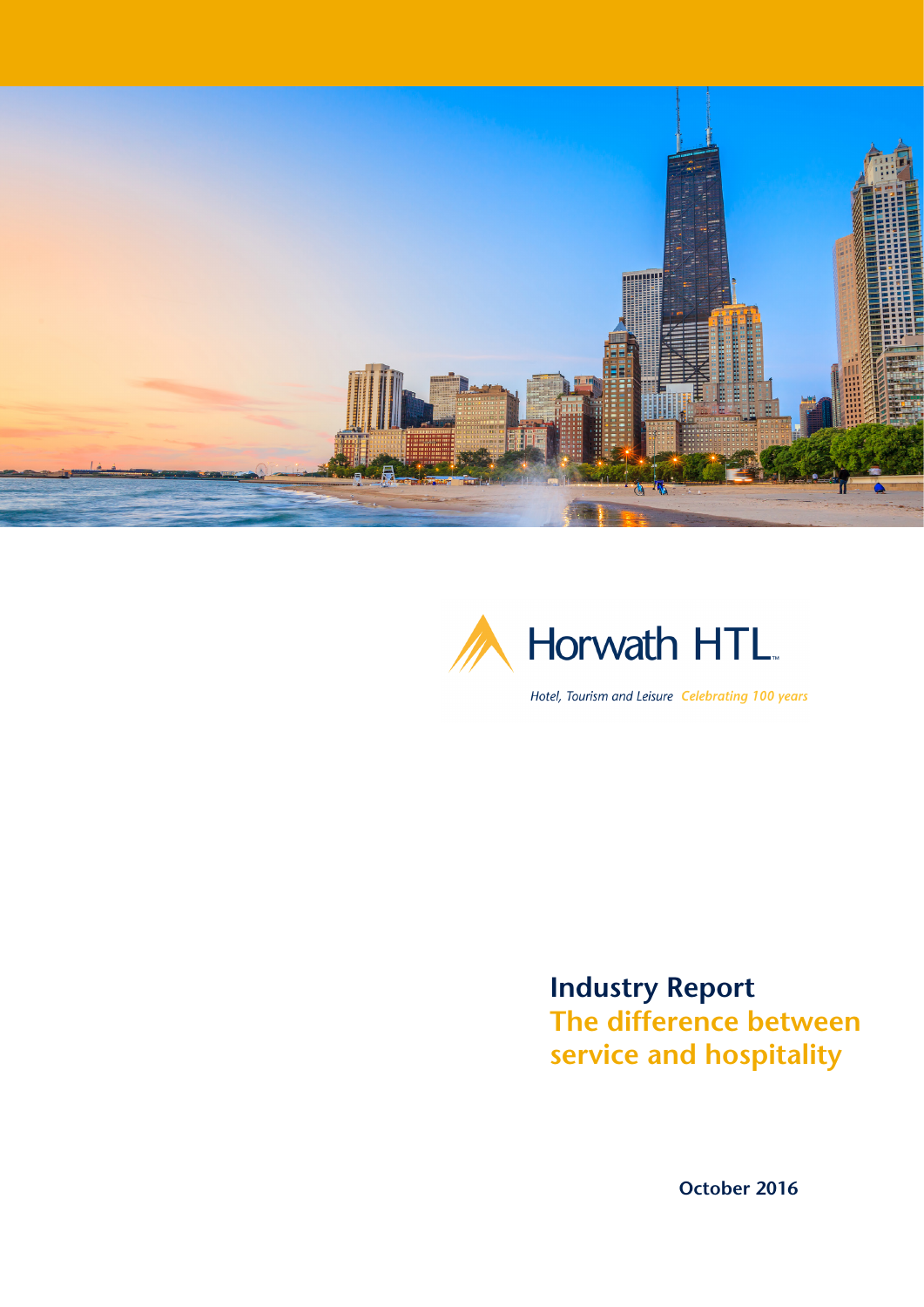# **There is a difference between service and hospitality and it's impacting your asset**

*As operational and financial professionals, it is important to easily identify customer touchpoints at the property level—not only to analyze the data of a hotel's success, but also to observe qualities of the service delivery. The nuances of the service delivery can prove significant as owners and operators strive to improve the overall profitability and bottom line of their lodging properties.* 

*There are numerous factors to observe and analyze when studying a particular lodging property, but one observed rather frequently actually does not require a large capital expense or a major shift in hotel operations. We call it:*  **Service vs. Hospitality.**

# **Transactional Style**

What is service? Although there are many definitions of the word, we believe that it is the "process of doing something for someone." Service is the act of handling a task. It is the intangible good that certain industries provide, including the hotel industry. Hotels service guests and they provide shelter and accommodation. Basic service is level one: the fast food of the hotel business where employees have little interaction with guests. As people spend more money on their experience they expect more. Guests are not only expecting better tangible accommodations, they are expecting the intangible experience to be unforgettable service taken to the next level. This is hospitality. This is where a hotel's value comes from.

Hospitality exhibits itself in interaction. It could be checking in a guest, cleaning the guest room, taking a meal order in the restaurant, taking a beverage order in the lounge or any of the other opportunities that arise to assist a guest.

Consider checking a guest into your hotel. What tasks does a front-desk agent perform when handling the service aspect of this most important effort?

- A guest enters the front door of your hotel.
- The guest proceeds to the front desk where an agent

#### greets them–"Can I help you?"

• The guest responds–"I have a reservation".

• The agent responds–"Your name? And I need an ID and a credit card"

The entire process from stepping through the entrance to receiving their key may take 2-3 minutes. The clerk has provided a service—the clerk checked a guest in but did they show any form of hospitality?

Did the clerk take a minute or two to engage the guest? Again, our research confirms, what was missed was any effort at "true hospitality": enhancing the interaction from a service to an unforgettable moment.

In today's world, many things feel the same: chain hotels largely look the same, largely feel the same and generally are the same from one city to the next. Brand to brand, for the most part, these same similarities exist. Yet, every smile is different. Guests are not going to be greeted with the same genuine welcome at every hotel they check into, no matter what brand or how cookie-cutter the front-desk agents have been trained.

Do guests remember and feel special about service and their check-in experience? Our experience and research indicate what guests really remember about a hotel is not service (the task that is expected) but it the hospitality that is exhibited. They remember the smile and the care; the moments that make them feel like they belonged where they were.

## **Sincere**

Hospitality is a genuine smile and effort to make the guest feel welcome! An effort at exchanging a few words! A guest wants to be **recognized, respected, validated, appreciated.**

Guests value hearing their name. What better way to show that they are unique and you are truly serving them at that moment; not just performing tasks. A better scenario of a guest check in includes name recognition and care for the guest:

- Mr. XX or Ms. XX, where is home?
- Mr. XX or Ms. XX, how was your trip today?
- Mr. XX or Ms. XX, have you been at our hotel before?
- Can we provide suggestions on where to eat?

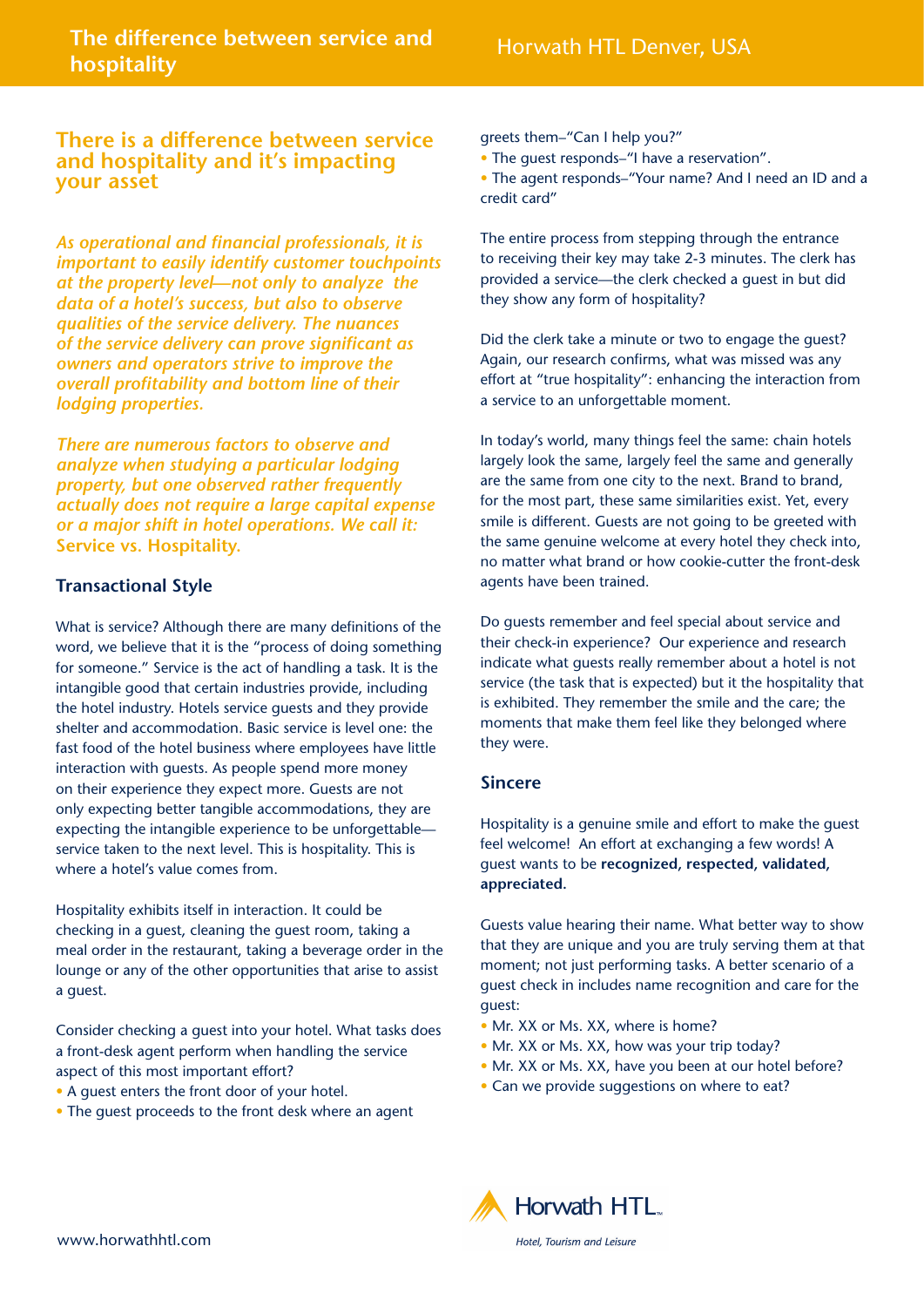# **The difference between service and hospitality hospitality hospitality hospitality**

And these questions cannot be forced. If the guest seems rushed, do not waste their time. Pay attention and stay in the moment. Listen to what they are saying and you will notice the small comments which make this guest unique, allowing you to create a better and more unique experience for them. Our research indicates that this is what the vast majority of guests really appreciate. If you are the owner of a hotel or the manager of a hotel, ask yourself, what are your guests really looking for: service or hospitality?

Are we really providing service to our guests when we think we are providing hospitality? Today, the hotel industry for the most part is performing well with the industry's financial results reaching record levels. However, we wonder what will happen when the hospitality market declines—whether due to issues related to the overall economy, new lodging supply or world economic conditions—and hotels everywhere are ultimately fighting once again to retain their clients. What will happen when more and more hotels offer and/or implement automated systems to check in or check out their guests?

Our general comment or "food for thought" for hotel operators and/or owners is as follows: Will guests come back for service or will it take something more for them to remember your hotel—hospitality? Where will that hospitality come from in the next two to five years?

John Montgomery is managing director of Horwath HTL's Denver office. He has more than thirty years of hospitality industry experience, including 23 years of financial and operational consulting. Horwath HTL is a hospitality advisory firm with 57 offices in 32 countries. It is focused specifically on providing real estate, financial and contractual advisory services to its hospitality industry clients.

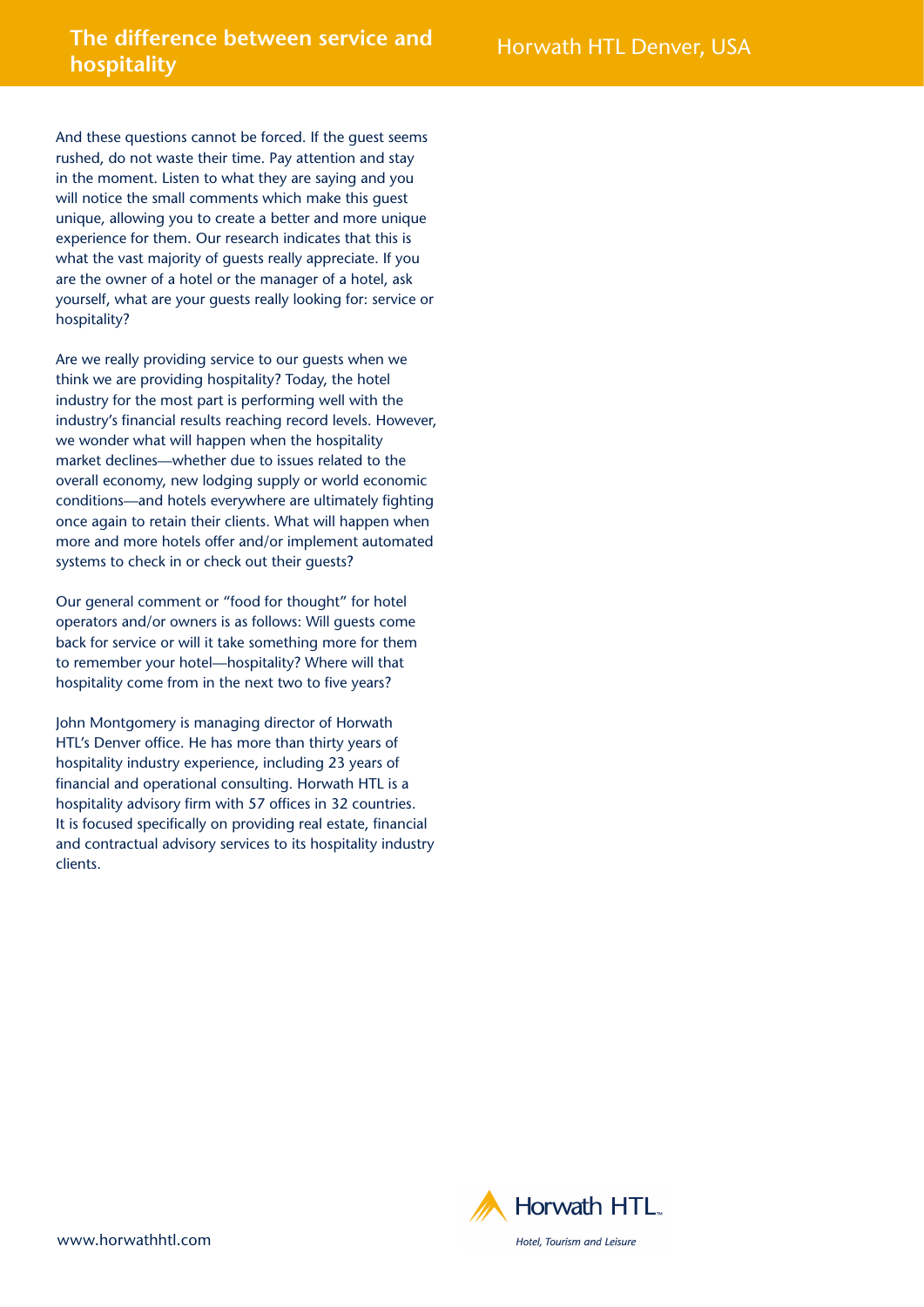### **WRITTEN BY:**



**JOHN MONTGOMERY Managing Director** Horwath HTL Denver, USA email: jmontgomery[@horwathhtl.com](mailto:jmontgomery%40horwathhtl.com?subject=)

*Mr. Montgomery has more than thirty years of hospitality industry experience, including 23 years of financial and operational consulting. Prior to Horwath HTL, he performed consulting work as a Senior Principal with an international consulting firm and most recently with Horwath HTL in variety of hospitality and real estate clients. He had operations and development experience with Hyatt Hotels Corporation and Super 8 Motels. Mr. Montgomery's experience with Hyatt Hotels Corporation involved positions as Corporate Sales Manager and Director of Sales and Marketing. His experience with Super 8 Motels was as a Vice President of Development and Operations for a large Super 8 franchisee.*

*Mr. Montgomery's involvement in a real estate project often begins with product conceptualization and continues through the market study, facility recommendation, financial analysis and on-going consulting phases. As a consultant, Mr. Montgomery has conducted engagements throughout various states in the Rocky Mountain Region, as well as in the southeast and southwest United States.*

*Mr. Montgomery received his BSBA degree from the School of Hotel and Restaurant Management at the University of Denver and has a minor in secondary education from the same university. In addition, he has completed selected graduate level business courses at the Master Business Administration (MBA) program at Abilene Christian University in Dallas, Texas.*

### **ABOUT HORWATH HTL:**

*Horwath HTL is the world's largest hospitality consulting brand with 45 offices across the world providing expert local knowledge. Since 1915, Horwath HTL has been providing impartial, specialist advice to clients and is recognized as the founder of Uniform System of Accounts which subsequently has become the standard for hospitality accounting. Horwath HTL in the United States focuses 100% on hotels, tourism and leisure consulting. With office locations in Denver, Atlanta and Miami, Horwath's seasoned industry professionals are renowned for their vast array of expertise and market study experience.* 

## **[HORWATH HTL DENVER, USA](http://horwathhtl.com/office/denver/)**

1801 California, Suite 2200 80202 Denver, CO, USA +1 303 831 5061

[www.horwathhtl.com](http://www.horwathhtl.com) [www.horwathhtl.us](http://www.horwathhtl.us)